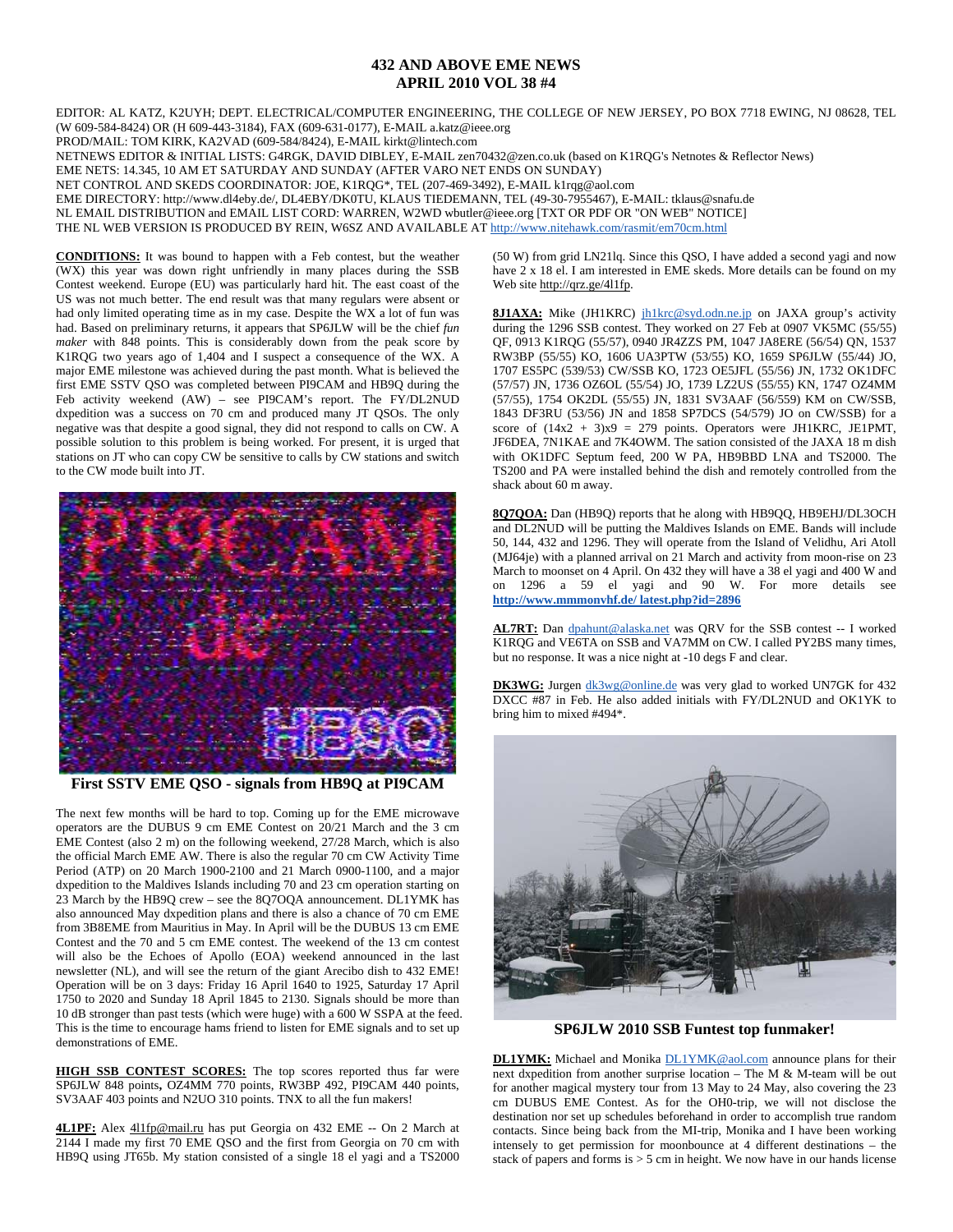documents for 2 destinations. We have given preference to one (XX/DL1YMK), leaving the second location available for a future dxpedition. The callsign assigned initially caused some concern, but we investigated and it is in fact a valid callsign assignment within the IARU regulations - so listen carefully. We plan to start with 23 cm on 13 May, change to 70 cm on 14 May, 13 cm on Saturday 15 May and then back to 23 cm on Sunday 16 May. Unfortunately, at the destination there is no allocation for 9 cm - so no other bands this time. This will leave more time for relaxed sightseeing, hi! During the week we will be flexible in our band planning; it takes us only a few minutes to change bands; to meet the needs of stations that missed us in the first round of operation. We will open for skeds after the first weekend for weaker stations that did not manage to get through and for those who could not make it in time during the weekend.

DL6SH: Slawek dl6sh-eme@online.de was not happy with the SSB EME Funtest format – I worked on 26 Feb SP6JLW (54/54) JO and PI9CAM (55/55) JO and 27 Feb OK1DFC (55/55) JN, DF3RU (54/55) JN for a score (4x2)x2 for 16 points. For me the contest time was extremely unsuitable. It required me to be QRV late into the night after a hard and long working day. The contest finished at 2000 which is early evening in Europe. There was plenty of Moon time left when I might have worked some of the stations I missed in the huge pileups on Friday evening. I heard a lot of stations that could easily have been worked if there would have been enough time. For example, I worked after the contest OZ4MM and G4CCH without any problem. For a small station as me (a 3.8 m dish and 250 W at feed), it was frustrating to call and call bigger stations and seldom get an answer due to other stronger signals and some making long QSOs. A two day as in the DUBUS contests is much preferred. Two days give better chances for all. And if the time must be limited to 24 hours, the contest should start on Saturday. Otherwise it seems to be more a contest for retired operators only! [I apologize; I started the contest on Friday because I thought the timing would be better for the JA/VK gang who normally must operate late before work on Monday when the contest is Saturday/Sunday Z. I still believe in a one day funtest. For the stations that keep going to the end of the EU window, there was plenty of Moon time for QSOs without the intensity of the first few hours].

F6KHM: Xavier (F5TTU) **f5ttu@club-internet.fr** writes that his group has not been very active off the Moon. Their last EME QSO was about 2 years ago on 23 cm. The big dish is still in the air and in good shape, but there has been no time to play. They have improved their 432 system.

**FY/DL2NUD:** Hermann (no e-mail available) had a very successful dxpedition to French Guiana in GJ35sa. He was active during last two weekends of Feb on 70 cm with a 38 el yagi, 400 W at the dipol from Beko SSPA and a DJ9BV LNA. Although his operation was limited to JT65b, he transmitted near 432.092 and made many random QSOs.

G3LTF: Ppeter g3ltf@btinternet.com writes that he has little to report EME wise - I was away for both the February weekends. WX permitting I will be on in March, starting on the 15th or 16th and happy to take CW skeds on any band 432 - 3400. I will also be looking on the HB9Q logger for anyone who wants to work CW. I will be on 3400 for the DUBUS 9 cm contest weekend with 25 W at the feed of my 6 m dish. My repackaging work on my 6 cm system is progressing and should speed up now that the WX is at last improving.

G4RGK: Dave g4rgk@btinternet.com had severe damage to his EME antennas on both 70 and 23 cm during the recent winter storms and is presently not QRV on 70 cm EME. He was active on 432 back on 23 Jan and worked DL2NUD, EB3DYS and OH4LA on JT65b and K0RZ, LZ1DX, VE6TA, DG1KJG and K1RQG on CW. Dave hopes to be back in operation soon now that the WX is improving.

**I5QLO:** Andrea owghil@tin.it reports on his Feb activity -- Feb brought some new initials and some nice CW traffic, but the highlight was my first SSB/CW cross mode QSO during the SSB contest. I am running a 2.4 m solid dish with 150 W on CW and 100 W on JT. I QSO'd on 20 Feb on JT65c RD3DA, G4CCH, K8EB for an initial (#), UT2EG (#), HB9HAL (#) and PY2BS, on 21 Feb on CW G4CCH, K2UYH for an initial on CW (#) and LX1DB, on 26 Feb on CW LA9NEA (#), 27 Feb on CW 8J1AXA (#), OK1DFC and OZ4MM (SSB/CW cross mode) and 28 Feb on CW LZ1DX (#).

**JA4BLC:** Yoshiro ja4blc@web-sanin.co.jp sends 3 cm EME news - I modified my 3 cm local oscillator to lock with a GPS 10 MHz reference to improve my frequency stability. TNX to N5AC for providing 1 GHz synthesizers. I worked on 24 Feb on 3 cm EME G3WDG (O/O) for initial #2 and G4KGC partial (O/T), on 25 Feb G4KGC partial (O/T) again due to high winds, and on 27 Feb G4KGC (O/M) and ON5TA (O/O) #3. JA6CZD also worked on 20 Feb G3WDG for the first ever G-JA 3 cm QSO and G4KGC and ON5TA on 27 Feb for first ON-JA 3 cm QSO. The EU stations were on 10368.1 and JAs on

10450.1. If anyone like a sked with us, please contact me. I need very light wind to be QRV.

**K1RQG:** Joe K1rqg@aol.com active in SSB contest despite bad WX in Main -- On Friday afternoon local time we were having high winds and heavy rain. I could not get on the Moon until about 2130, but the wind was too high to operate. It let up a bit around 2200 and I took a chance and was on for a while. I guess that Europe had some bad WX too as I never heard an OK, HB, OE, OH, I, DL, G, CT, LA, EA, ES, LX or ON. I had to stop tracking due to high winds a few times, and it looks like I have some damage to my azimuth drive. I won't know until the WX gets better. My dish was covered in wet snow and ice as well, especially later in the night, and I lost a preamp, but do not know why. I replaced it around 1 AM local time and had to use a heat gun to melt all the ice on the terminal strip. I worked about 27 stations and 3 new ones (9A5AA, VE6BGT and VK5MC). I think out of the 27 QSOs, I had 4 on SSB/CW and the rest on SSB/SSB.

K6JEY: Doug dougnhelen@moonlink.net says his group is determined to take maximum advantage of the spring conditions and will be on 432 and 1296 on the AWs. We are looking for skeds on 432 at any time and 1296 on weekends. We are running 4x25el, 1 kW and 0.4 dB NF on 432 and a 10' dish, 300 W and 0.2 dB NF on 1296.

K7XO: Jeff **k7xq@secure.elite.net** was active on EME on multiple bands in Feb – I worked on 432 OZ4MM on CW, and on 1296 DF3RU for an initial (#), PA3FXB and K8EB all on JT65c. I worked a little 23 cm SSB during the contest and QSO'd K1RQG and PI9CAM on SSB with my 10' dish and 350 W. I also had a nice CW QSO with N2UO. I had some storm damage to the 432 array and related problems tracking the Moon on Saturday during the ATP. I now have my SDR-IQ working quite nicely and can monitor the entire 1296 bandscope (1296.005 - 1296.080) while operating on 432, so I can check real-time activity. I find the SDR-IQ and Winrad combo is far superior to the Flex 1000. At least for RX only, which is all I use it for anyway. I am available for JT or CW skeds on any band 50 to 2304.

**KL6M:** Mike melum@alaska.net has all the parts to get my EL drive fixed and should be QRV again very soon. He expects to be on in time for 13 cm DUBUS Contest. He also has gear for 900 MHz EME.

**N2UO:** Marc lu6dw@yahoo.com completed his 20' just in time for the 1296 SSB contest -- The new 20' stressed dish is working very nice. My SSB echoes are strong all the time with about 250 W at the feed. During the SSB contest I only worked the European window because the encapsulated high voltage transformer in my PA power supply overheated due to the intense SSB CQ calls, and it spilled black tar all over the supply. I am temporarily off the air until I can repair the damage. Following are the stations I worked during the contest. All QSOs were SSB to SSB except for one, which is marked. I worked on 26 Feb at 2318 SP6JLW JO, 2330 SM2CEW KP SSB/CW, 2328 OZ6OL JO, 2336 RW3BP KO, 2341 F5SE/P JN, 2347 K1RQG FN and 2355 SV3AAF KM, and on 27 Feb at 0010 UA3PTW JO, 0012 PI9CAM JO, 0019 K2UYH FN, 0053 K5JL EM, 0112 VE6TA DO, 0115 W7JM DM, 0119 OZ4MM JO, 0309 PY2BS GG and 0335 VE6BGT DO for a score of  $(15x2+1)x10$  for a total of 310 points. I also worked N4PZ and K7XQ on CW, both initials, plus 4 initials above on SSB, so it was quite a nice weekend.

**N4GJV:** Ron qstdemb@yahoo.com, sends his Feb activity report -- I found conditions during the Feb 70 cm CW ATP to be markedly better than last month. The activity level was also a bit better. There did, however, seem to be a considerable amount of Faraday rotation, as my own echoes were very weak or absent. I enjoyed QSOs with K2UYH, UA3PTW, OZ4MM, I1NDP and SM2CEW. LZ1DX and G4RGK were called without success. Others heard include OZ6OL, DL7APV, and K3MF.

**N4PZ:** Steve n4pz@juno.com was active during the 23 cm SSB contest and worked F5SE/P on SSB and N2UO on CW. After calling CQ on CW, he had quite a few replies on SSB, but could not dig them all out. The next night he added OK2DL, K5JL and LZ1DX - all with good signals. He is working on a bigger (16') dish and a QRO PA for 70 cm. Steve is also interested in skeds.

N6RMJ: Pat n6rmj@sbcglobal.net is a new station on 23 cm EME using his tropo system. He is using 4 x 55 el loop yagis feed with 50' of 1¼" feed line and an LMR600 jumper to give 55 W at antenna. His preamp and SSPA are in his shack and feed by IC910h. Pat has QSO'd thus far OK1DFC and K2UYH and is interested in skeds. He is also equipped for 70 cm and interested in trying their as well.

**NC1I:** Frank frank@nc1i.com updates us on his Feb activity -- I was busy with family activities during the AW, so W1QA activated my station on WSJT on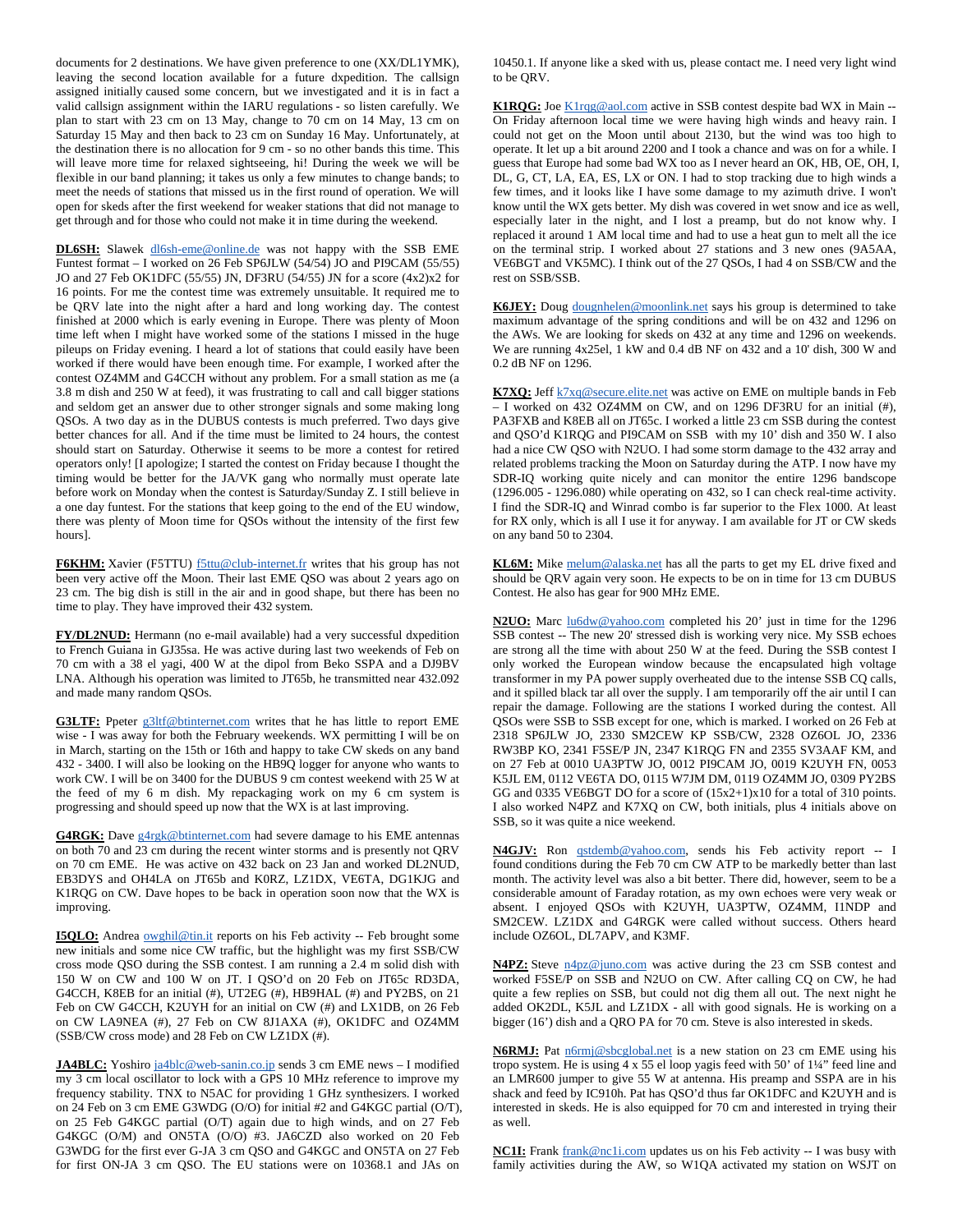432. Bob logged on 20 Feb at 1745 DL7APV, 1829 UA3PTW, 1838 K2UYH, 1905 I1NDP, 1947 ZS6WAB, 1957 OK2POI, 2004 UA4AQL, 2015 9H1TX, 2125 K3MF, 2147 DL5FN and 2200 G4RGK, and on 21 Feb at 0000 G4ZFJ, 0218 JA6AHB, 0345 VK4CDI, 1623 DK3WG, 1753 F6APE, 1809 OK1TEH, 1823 YL2OK, 1848 M0EME and 1927 FY/DL2NUD to complete WAC in one weekend! Another 10 to 15 calls were copied over the weekend, so hopefully Bob can get back here in March to reactivate the station on JT65 and add some of these stations to the log. Bob was QRT for a while on Sunday afternoon with an apparent PA problem. Fortunately he was able to resolve the problem without too much difficulty. Heavy wet snow and high winds limited my activity over the following weekend. I did add on CW on 1 March at 0500 WB7QBS (random) for an initial. I still have no interest in the digital modes, so the only JT operation from NC1I will be when W1QA is here. I will try to be more active on CW in March. I don't know if W1QA will be over to operate digital at all (he is currently in ZS6). My time will be limited during the April 70 cm DUBUS Contest weekend, but I will try to be on as much as possible.

**OK1DFC:** Zdenek ok1dfc@seznam.cz was active during the SSB Contest weekend -- I was QRV on 23 cm on 27/28 after some absence and observed some very nice activity. I added two initials on CW and 3 on JT65. I worked on OK2DL for initial #268, RW3BP, UA3PTW, SP6JLW, LZ2US, 8J1AXA, SP7DCS, DL6SH, VK5MC, SV3AAF, OZ4MM, G4CCH, OK2DL (579 on CW ), SM4DHN, DF3RU, OZ6OL, ES5PC, PA3FXB, G4RGK, OK3RM and UT2EG #269 all on SSB except for one as noted on CW. All these QSOs were during my second Moon pass but before the SSB contest ended. I had problems on Friday with strong wind and was not able operate my dish. Later I had contacts with SP7DCS, UT2EG, LZ1DX, G4CCH, IK5QLO, PY2BS, VE3KRP and K8EB with all on CW, and UT2EG {#85}, DF3RL {#86}, W3HMS, N6RMJ {#87} - 24DB speaker copy signal, K8EB, VE7BBG, LU1CGB, OK3RM and K7XQ on JT65c. I am now testing a new transverter for 2302 - 2424 GHz. First results look very promising. It covers all 2.3 GHz bands and can provide crossband between all frequencies. I am also working on a 500 W PA for use in the DUBUS 13 cm EME contest. For video recording of a 1296 EME QSO between OK2DL and G4CCH, see http://www.youtube.com/user/ ok1dfc#p/u/0/CjVl1kUNnVg.

**OK1TEH:** Matej ok1teh@seznam.cz remains very active on 70 cm with his single yagi -- On 25 Jan I worked using JT65b W7MEM for mixed initial #43\*. This QSO was made possible by a new cavity filter. In Feb I added initials on JT65b with W7AMI (27DB/28DB) #44\*, NC1I (21DB/16DB), SM2CEW on CW (M/O) #45\*. I also saw on JT65b SV3AAF (31DB) and I1NDP (18DB). I have updated my 70 cm EME antenna gallery; see http://ok1teh.nagano.cz/ eme\_log432.htm#gal. Skeds are welcome.

**ON5TA:** Eric eric.vanoffelen@skynet.be send news on his recent 10 GHz activity -- On 27 Feb I completed my first 3 cm QSOs with Japan. I worked JA6CZD for initial #19 and JA4BLC #20 on crossband 10.450/10.368. Both stations were good copy on my 2.3 m offset dish. These are also the first 3 cm QSOs between JA and ON.

**OZ4MM:** Stig vestergaard@os.dk has repaired his dish elevation and was quite active in Feb -- I am back and worked on 1296 on 20 Feb LA9NEA, PA3DZL, DF3RU and RD3DA all on CW. I tried to get UN7GK attention on CW, as he was loud on JT. But he was not able to change to CW. Later I was QRV on 432 for the CW ATP and worked LZ1DX, K3MF, W8TXT, K7XQ, DG1KJG, G4RGK, I1NDP, SM2CEW, N4GJV, WB7QBS for initial #325, K2UYH, OK2POI, I1NDP, F6APS #326, OZ6OL and 9H1TX. I was glad to see the activity. I didn't expect many stations to be QRV because the weather problems here in EU. I tried to get FY/DL2NUD, 8J1AXA and UN7GK's attention who was working JT by calling them on CW. All had fine signals. The FY dxpedition had a really great signal even with cross pol. The following weekend, I changed to 1296 for the SSB contest. I found extremely good activity, and with limited Moon time worked 28 stations during contest period and 5 stations afterwards. I QSO'd on 27 Feb on SSB SP6JLW, SV3AAF, RW3BP, F5SE/p for initial #346, N2UO, W7JM, K2UYH, N4PZ #347, K1RQG, VE6TA, PY2BS, PI9CAM, 9A5AA (CW/SSB), VE6BGT #348, 8J1AXA, VK5MC, OK1DFC, OK3RM, OK2DL #350, PA3FXB, LZ2US, OE5JFL, G4CCH, OZ6OL, DF3RU, SP7DCS, IK3COJ, DL6SH #351, G4RGK, IK5QLO (CW/SSB), IZ2DJP, UT2EG and LZ1DX. My contest score was  $27$  SSB + 1 CW/SSB = 55 x 14 grids = 770 points.

**PA3DZL:** Jac PA3DZL@planet.nl reports on his recent 23 cm activity -- Since the beginning of the year I am QRV with some *real* power! I finished my new PA. It is a Plisch cavity with a TH328 tube. I run the PA at about 500 W on CW and 300 W on JT. My dish is still 2.5 m with a VE4MA feed and a G4DDK preamp at the feed. I can now always hear my echoes; so power does help a lot! I QSO'd on 24 Jan PA3FXB, UN7GK for initial #91, LA8LF #92, IK5QLO #93, JA6AHB and SV3AAF #94, on 30 Jan 8J1AXA #95, LA9NEA, PE1HNG #96

and HB9HAL, on 31 Jan G4CCH, JA6AHB and PA3FXB, on 20 Feb OZ4MM K8EB, PY2BS and VE6TA #97, and on 21 Feb RW3BP, HB9IZ, LA9NEA and IW2FZR #98.



**N6RMJ's EME arrays** 

**PI9CAM:** Jan (PA3FXB) jvmmap@bart.nl reports on the first EME SSTV QSO other recent activity – We, (PE1ITR, PA1TGI, PA0WTA and myself) had great fun on SSB during the 23 cm SSB Funtest. The activity was a bit less than last year, I think because of the bad weather in some parts of the world. We were only on during one night, so we missed moonrise on Saturday, and consequently no VK or JAs for us this time. We used for the first time our new 23 cm SSPA (4 X RF286) modules made by PE1RKI and combined by PA0PLY, PA7JB and PA3CEG. It worked great. We plan to mount it in the focus box as soon as the weather improves. This will improve our signal by 6 dB. Even with the reduced power we were able to complete what we believe to be the first SSTV EME QSO with HB9Q on 23 cm. [Back in the 80's, K5JL and I tried to work K3NSS with its 85' dish on SSTV on 432. We came close, but never succeeded]. We were also able to receive images from RD3DA with his 3.7 m dish. We tried the SSTV because an artist was interested in bouncing images off the Moon. Her first idea was bouncing movies off the Moon, but that requires a lot more than a 25 m dish. So we shifted to pictures and tried SSTV. QSO'd during the contest were on 26 Feb at 2136 F5SE/P (56/57) JN, 2140 OZ6OL (55/57) JO, 2141 SV3AAF (56/57) KM, 2144 DL6SH (55/55), 2147 SP6JLW (57/57), 2152 9A5AA (57/52), 2156 RW3BP (58/57) KO, 2158 PY2BS (59/57) GG, 2202 SP7DCS (55/55), K1RQG (59/59) FN, 2326 UA3PTW (59/57), 2343 K2UYH (56/57), 2347 SM2CEW (59/599) CW/SSB KP and 2349 W7JM (57/59) DM, and on 27 Feb at 0006 W3HMS (56/529) CW/SSB, 0012 N2UO (57/55) FM, 0015 K5JL (59/59) EM, 0032 VE6TA (58/57) DO, 0200 OZ4MM (58/58), 0226 VE6BGT (55/55) and 0240 K7XQ (53/52) for (19x2+2)x11 = 440 points. We also did some 70 cm JT and we worked TK5JJ for the first PA - TK on 70 cm for a nice bonus.

**PY2BS:** Bruce **bruce@zirok.com** send his SSB contest log -- All QSOs were unscheduled, on random. My station is a 4.6 m dish, RA3AQ feed and 800 W SSPA (550 W at the feed). Worked were on 23 cm were on 26 Feb at 2200 PI9CAM JO, and on 27 Feb at 0157 OZ4MM JO, 0317 N2UO FM, 0320 K1RQG FN, 0325 SP6JLW JO and 0335 F5SE JN for 5x2x4 = 40 points.

**RW3BP:** Sergei rw3bp@vhfdx.ru 2010 SSB Contest report -- In the SSB Contest I worked 20 two way SSB QSOs and one mixed in 12 grid sectors for 492 points). QSO'd were SP6JLW, SV3AAF, OZ4MM, F5SE/P, OZ6OL, PI9CAM, K1RQG, UA3PTW, SM2CEW (SSB/CW), N2UO, 8J1AXA, OK2DL, ES5PC, OK1DFC, LZ2US, OE5JFL, VK5MC, G4CCH, SM4DHN, SP7DCS and DF3RU. Heard were DL6SH, W4OP, K2UYH, K5JL, PY2BS, PA3FXB and UT2EG. In this Contest I was single op. Dmitry RA3AQ was busy at QRL. The setup was the same as in the last ARRL EME Contest, offset 3.4 m dish and 800 W into the feed. Unfortunately my numerous CQs cannot attract the attention of QRP stations. ERP is too low for this. I tried to test the RX ability of my station. My best thus far is a JT QSO with JH0TOG (1.8 m dish and 10 W) and a one way SSB QSO with UN7GK (4 yagis and 500 W). Recordings of my QSOs/heard in MP3 format can be found at http://www.vhfdx.ru/eme/ rw3bp\_eme\_ssb\_contest\_2010.

**SM2CEW:** Peter sm2cew@telia.com was QRV in Feb -- I was QRV on 20/21 Feb for the 432 CW ATP and found conditions quite OK. I worked G4RGK, K2UYH, DL7APV, N4GJV, I1NDP, W8TXT, DG1KJG, OZ6OL, OK2POI and JA6AHB. I still have a problem with trees blocking my moonrise window at lower declinations. Signals are down on TX and I see a significant amount of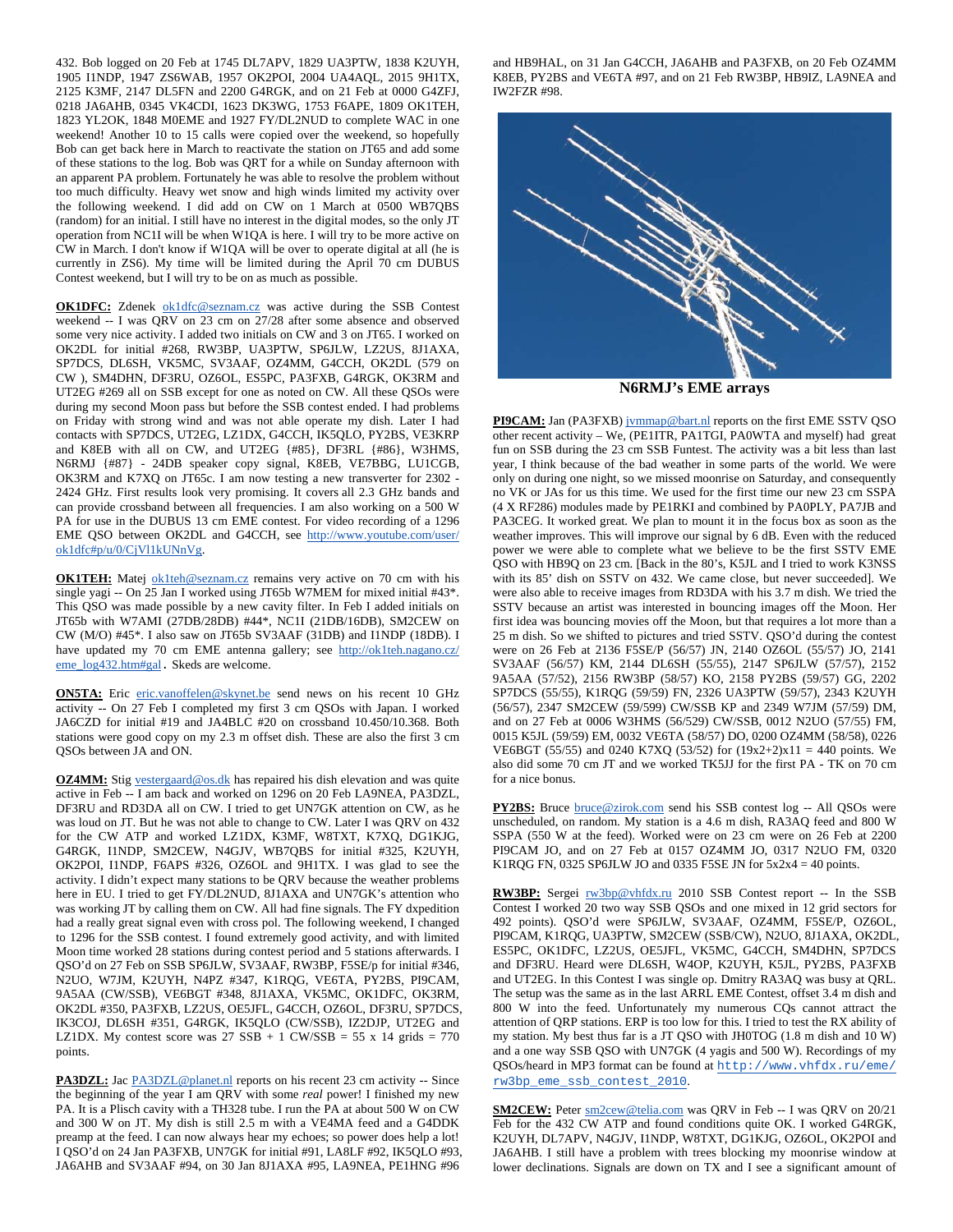extra noise on RX. On 26 Feb I worked SM4IVE (super sigs) and OK1TEH for initial #432 (single yagi). All 432 is CW of course. No sign of a signal difference between my dual dipoles (H/V) this time, so I am pretty certain that the problem I had in Jan was due to snow and ice on the feed. On 26 Feb I was also QRV for the 23 cm SSB Fun Event, but I only transmitted CW to the SSB stations. Signals were excellent from all stations. I worked F5SE/P for initial #208, UA3PTW, RW3BP, SV3AAF, N2UO, SP6JLW, K2UYH, K1RQG, PI9CAM and K5JL. All with amazing SSB signals - thanks for the fun. I will be on 23 cm again as soon as the Moon comes north looking for more initials. Earlier in month I worked UT2EG on CW for another initial on 23 cm.

SP6JLW: Andy (SP6JLW) and Jerzy (SP6OPN) sp6jlw@wp.pl report on their 23 cm SSB Contest results. They used a 6.5 m dish with a 1 kW SSPA consisting 16xBLV958s and VLNA by SP9WY. QSO'd were on 26 Feb at 2006, SV3AAF (54/54 KM, 2010 RW3BP (55/54) KO, 2012 OZ4MM (57J/57) JO, 2017 OZ6OL (44/54) JO, 2031 DL6SH (53/54) JN, 2047 SP7DCS (53/54) JO, 2059 F5SE/P (55/55) JN, 2149 PI9CAM (57/57) JO, 2236 K1RQG (57/57) FN, 2319 N2UO (54/55) FM, 2329 SM2CEW (559/58) CW/SSB KP and 2358 K2UYH (44/56) FN, and on 27 Feb at 0017 W4OP (55/57) EM, 0046 UA3PTW (559/57) CW/SSB KO, 0053, VE6TA (54/57) DO, 0101 W7JM (55/55) DM, 0326 PY2BS (53/54) GG, 0352 VE6BGT (549/55) CW/SSB DM, 1632, OK2DL (559/57) CW/SSB JN DUPE, 1702 8J1AXA (44/55) QM, 1708 OK1DFC (57/57) JN, 1730 OK2DL (55/57) JN, 1734 G4CCH (56/56) IO, 1741 HB9MOON (589/58) CW/SSB JN, 1810 LZ2US (55/57) KN, 1831 SM4DHN (57/56) JP, 1834 VK5MC (55/56) QF, 1838 DF3RU (54/57) JN, 1907 ES5PC (54/56) KO and 1915 G4RGK (549/55) CW/SSB IO for total of  $(24x2+5)x16 =$ 848 points.

**SV3AAF:** Petros' sv3aaf@yahoo.com 1296 MHz EME SSB Contest log follows: He worked on 26 Feb at 2008 SP6JLW (54/54) JO, 2014 OZ4MM (55/55) JO, 2019 RW3BP (53/55) KO, 2124 F5SE/P (43/52) JN, 2144 PI9CAM (56/57) JO, 2218 K1RQG (57/56) FN, 2311 W4OP (559/57) CW/SSB EM, 2316 SM2CEW (569/57) CW/SSB KP and 2359 N2UO (44/55) FM, and on 27 Feb at 0017 K2UYH (55/53) FN, 0042 K5JL (55/57) EM, 0049 W7JM (44/55) DM, 0058 UA3PTW (549/56) CW/SSB KO, 1758 G4CCH (55/55) IO, 1804 OK1DFC (55/55) JN, 1819 OK2DL (439/54) CW/SSB JN, 1823 LZ2US (54/44) KN, 1833 8J1AXA (559/56) CW/SSB QM for a total of  $(13x2+5)x13 = 403$ points.

**UA3PTW:** Dmitrij ua3ptw@inbox.ru was very active on 432 and 1296 during Feb – He worked on 70 cm using JT65B FY/DL2NUD, N3LL, WD4JHD, W5UWB, EA7AJ, DL7FF and TK5JJ. On 1296 SSB he QSO'd RW3BP and F5SE/p and a new station on CW IZ2DJP. He also added G4DZU on JT65c.

**UA4AQL:** Al ua4aql@krts.pp.ru reports working in Feb on 432 only NC1I and OK1KIR with JT65b. Al is using 2 x 26 el RA3LE yagis and 700 W.

**UN7GK:** Vladimir UN7GK@mail.ru continued to add EME QSOs in Feb – He worked on 70 cm with JT65b K2UYH, DK3WG, G4RGK, DL5FN and I1NDP. On 1296 he contact with JT65c 8J1AXA, PA3FXB, DF3RU, RD3DA, HB9Q and PA0BAT.

**VE3KRP:** Eddie eddie@tbaytel.net continues to be active on 23 cm -- I worked on 21 Feb VE6TA and 8J1AXA for initial #61, and on 28 Feb LZ1DX, W4OP, OK1DFC and K5JL. I tried with OK2DL but missed and heard PY2BS with a nice signal.

**VE6BGT:** Skip macaulay@red-deer.oilfield.slb.com had quite a bit of fun in his very first real attempt at EME SSB -- Up to now its been just experimenting and testing with the occasional contact. This time as soon as the Moon came around the trees I was called by a lot of strong stations. Most were easy to contact, while others were marginal. All in all it was a very good time and an exciting experience. My amp ran flawlessly and the 14' dish wasn't too bad - I seem to have finally tweaked it as good as its going to be. The stations worked were OZ4MM JO, K1RQG FN, PI9CAM JO, F5SE/P JN, N2UO FM and SP6JLW JO. Later I heard VA7MM very weak, PY2BS quite well and AL7RT, but had to go to bed as I had to work the next morning.

**VE6TA:** Grant ve6ta@clearwave.ca was active on 1296 in Feb. On 20 Feb he was on looking for 8J1AXA with nil results, but did work W7JM (formally W7BBM) on SSB random. The next day he added initials with UT2EG and PA3DZL. Grant had fun in SSB contest, but missed a lot of the guys and found no big guns out of EU.

**VK4CDI:** Phil vk4cdi@gmail.com reports on his Jan/Feb operation -- All my QSOs were on JT65 except as noted. I QSO'd in Jan on 70 cm UT6UG for an initial (#), DF3RU (#) and DL7APV, and on 23 cm VK7MO for an initial (#), ES6RQ (#), YO8BCF (#), PA3FXB (#), RW3BP (#), PA3CSG (#), 8J1AXA (#), K7XQ (#), UN7GK (#), K8EB (#), UE3FWC, VE7BBG, JA6AHB, VK2JDS and G4CCH, and in Feb on 70 cm NC1I (#), and on 23 cm K2UYH (#), UT2EG (#), LA9NEA (#), VA7MM (#) and K2UYH on CW. I should have a new PS for my 23 cm SSPA that should increase my power to 150 W. I also hopefully will have my 70 cm PA back in service.

**VK4EME:** Alan vk4eme@westnet.com.au is QRV again on 70 cm EME after many years of absence - (last QRV in 1999). He is now located in a new grid square (QG63kq) so he will count as an initial for those who worked him from his old QTH. He now has plenty of space for antennas in a quiet location. Presently he is running with 16 x 15 el WU yagis and ~50 W on both CW and JT, and is available for skeds.

VK5MC: Chris' cskeer@seol.net.au EME report for 27 Feb – During the SSB Contest I was pleased to work the following:  $0834$  K1RQG (57/57) FN, 0843 VE6TA (55/55) DO, 0912 8J1AXA (55/55) QM, 1005 VA7MM (579/559) on CW, 1755 OZ4MM (56/56) JO, 1757 OK1DFC (55/56) JO, 1804 LZ2US (57/45) KN, 1810 RW3BP (56/56) KO, 1834 SP6JLW (55/56) JO, 1844 G4CCH (56/55) IO, 1847 SM4DHN (55/55) JP, 1853 OK2DL (55/5) JN, 1847 OZ6OL (55/5) JO and 1901 DF3RU (56/55) JN for  $(13x2+1)x9 = 243$  points. Heard but got aways were ES5PC and JA3PCW. All the stations on from EU made operation at the 4 am local moonset time worthwhile. Back on 30 Jan I came on 1296 for the full Moon just to see who might be around. I was not expecting a lot. I heard some JT signals and tuned down the band and was surprised to hear a strong SSB signal. 8J1AXA was on for there moonrise and in contact with VK2JDS. I waited until there contact was over and exchanged (56/55) reports. My station is currently running 100 W from a GS15 water cooled PA, 10 m dish (f/d=0.42) with W2IMU feed and a G4DDK LNA. I continue to be amazed by the simple operation of my VK5DJ tracking system, which has been upgraded with a built in time clock. I don't have to start from scratch each time I get a power glitch, which happen frequently at my bush QTH. The tracking system has many user defined variables in it depending on how its set up and is suitable for both Moon and satellite tracking. It has a wide range of encoder inputs, depending on your demand including a simple potentiometer. It is also compatible with the VK3UM tracking software. In my system I am using home made AS5040 absolute encoders on AZ/EL. It tracks my 10 m dish with ease on 1296. VK5DJ does still have some boards available - see his web site for info. I have also been playing with an SDR Softrock receiver and now have it going. It certainly looks promising for those wishing to see a segment of a band. Currently I am able to see 90 KHz of 1296, and can see at a glance any JT, SSB or CW stations that may be on without turning a dial.

WA6PY: Paul pchominski@maxlinear.com writes on his preparations for the DUBUS Microwave Contests -- My 3.4 GHz system is still RX only without a PA and isolation relay. All except the feed horn was built in 2002, but I never had the time to test. The transverter is home made with a 13 dBm LO mixer. Recently I replaced the XTAL in the LO chain to shift the RF frequency from 3456 to 3400. For the 9 cm band I am using 3.6 m, f/d 0.36, dish with 5 mm aluminum mesh. A 5-step Septum feed scaled from N2UO's 1296 Dual Mode, but with the radiation section replaced by a Chaparral design. Both ports use SMA connectors. The return Loss on the RX port is -32 dB, TX port is -28 dB, Isolation is 22 dB and the circularity of the polarization within 0.5 dB. The poor isolation is probably related to the total length of the feed, especially the distance between the probe and mouth of the feed. Currently I do not have access to HFSS and I cannot optimize this feed by simulations, but I can always place narrow band compensation as proposed by RW3BP in the aperture of the feed. The LNA is a modified 4 stages C-band TVRO RX, gain is 46 dB and NF about 0.7 dB. The cable between the feed and the LNA is 6 cm of flex semi rigid EZ86 with a loss including connectors of 0.15 dB. I measured on 14 Feb at 1640 a Sun noise of 11.2 dB and a CS/G noise of 4.7 dB. On 5.76 GHz I cannot measure any noise performance parameters due to a very high level of QRM from digital communications links. I QSO'd OE9ERC a few months ago, but I was then using a linear polarized feed. I am building a new CP Septum feed and should be QRV in DUBUS contest and AW with slightly stronger signals, although with only my QRP 7 W at the feed.

**WB7QBS:** Glenn <not available> now has his repaired LNA back in service and all is working well. He worked on 20 Feb on 432 at 2111 OZ4MM and 2154 heard I1NDP, and on 28 Feb at 0500 NC1I during a *divine* enhancement – only copied bits and pieces earlier.

**WD4JHD:** Russ wd4jhd@bigriver.net is now QRV on 70 cm EME using JT65 from EM55 in TN –- I have been active on 2 m EME since Aug, and decided to listen on 432 one day to see if I could copy anyone. I found NC1I on and easily made my first 432 EME QSO. I am using 2 x 9 wl yagis and a 1.3 kW PA. I also have a pair of 5 wl m2 yagis for 220 all on the same boom.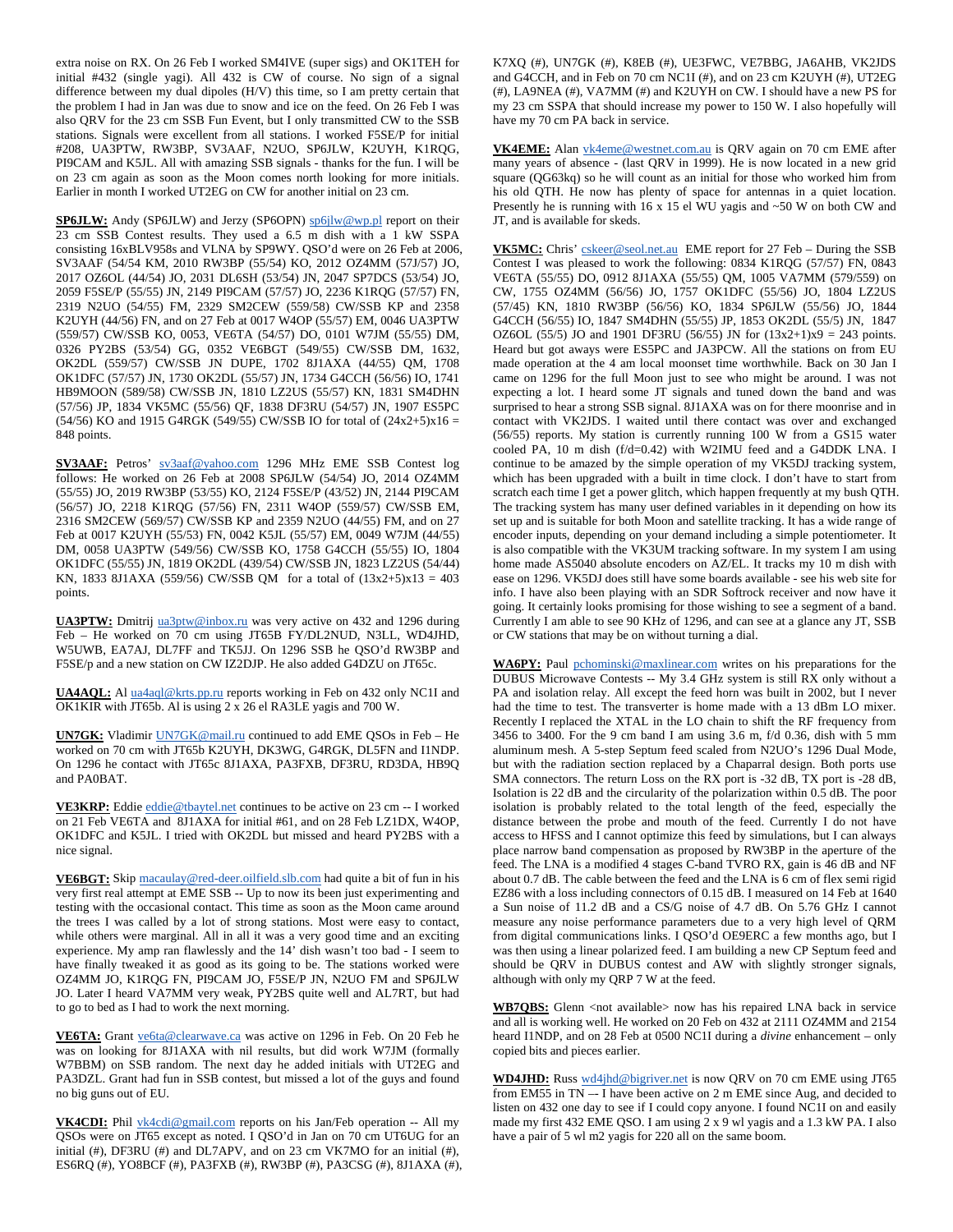

**WD4JHD's 2 yagi array (incenter) used on 70 cm EME.** 

**WD5AGO:** Tommy wd5ago@hotmail.com I am setting up for the 9 cm DUBUS Contest in March and switch back for the 13 cm contest in April from my home QTH. I we will also be operational on 16/17 April on 70 cm from another location. We will only be on near moon rise on 17 April but will be on the whole pass on 16 April and 1400 through 0200 the 17th. I am interested in skeds for my western window up to almost moonset on 70 cm.

**K2UYH:** I a.katz@ieee.org did not think I was going to be able to operate during the SSB contest. More than 50% of my dish was covered with snow and I was concerned about the extra weight. As it was not that thick (I estimate about an inch), I decided to give it a try after adding extra counter weight to the back of the dish. I could definitely see the effect of the extra load on the way the elevation control reacted, but nothing broke! The snow also seemed to degrade signal level. I suspect signals were degraded by several dB due to the snow's presence, but I was still able to copy many SSB signals; some were excellent copy. My operation was cut short when I lost my preamp. My 5 year old grandchildren were visiting and I was showing then how echoes sounded from the Moon. We were a little over enthusiastic and had the mic activated before the TR switch. This should get me to improve my T-R sequencer. Because of the extra snow weight, I did not feel comfortable bring the dish all the way to the horizon and thus was QRT for the remainder of the Funtest. QSO'd were on 26 Feb at 2331 SM2CEW (559/56) KP, 2341 PI9CAM (56/57) JO, 2350 K5JL (56/58) EM and 2356 SP6JLW (44/56) JO, and on 27 Feb at 0009 SV3AAF (53/54) KM, 0020 N2UO (55/55) FM, 0020 K1RQG (57/57) FN, 0029 W7JM (56/56) DM, 0036 F5SE (55/55) JN, 0106 VE6TA (56/57) DO, and 0135 OZ4MM (58/56) JO. I was disappointed not to be QRV for the VK/JA window. Earlier in the month I QSO'd on 432 on 20 Feb at 1638 UN7GK (28DB/18DB) on JT65b for DXCC 96\* and mixed initial #783\*, 1712 FY/DL2NUD (19DB/O) on JT65b #784\*, 1732 OK1YK (25DB/19DB) on JT65b #785\*, 1748 partial F6HTJ (-/27DB) JT65b, 1826 9H1TX (O/20DB) JT65b, 1838 NC1I (8DB/7DB) JT65b and 1907 9H1TX (O/O) CW initial #718, and during the CW ATP at 2014 OZ6OZ (559/559), 2021 G4RGK (559/569), 2025 N4GJV (559/569), 2030 K3MF (559/559), 2057 SM2CEW (559/569), 2114 OZ4MM (569/569), 2124 I1NDP (579/579) and 2134 W8TXT (569/559), and on 21 Feb ON 1296 at 1848 partial F6HTJ (-/26DB) on JT65b, 1926 G4ZFJ (27DB/18DB) on JT65B and 2000 IK5QLO (449/449) on CW for #305, 2023 K8EB (559/559) CW, 2035 N4PZ (559/559) CW, 2046 PA3FXB (11DB/10DB) JT65c, 2050 PY2BS (12DB/10DB) JT65c, 2110 QRZ – [I'm interested in who was calling? If they continued I am sure I could have figured it out.], 2115 VE4SA (559/558) CW and 2137 W4OP (559/559) CW, and on 4 March also on 1296 at 0655 N6RMJ (24DB/25DB) on JT65c #366\*.

**NETNEWS BY G4RGK: OK2DL** is new OK EME station. Marek has a 6 m dish and 300 W SSPA. His web is http://ok2dl.blogspot.com/. **OK2UZL** should be QRV on 70 cm EME with 2 x 23 el yagis and a 500 W PA. **W7MEM** is putting up a 12' dish for 1296. **VE4SA** is making slow progress on 13 cm. Shawn has the feedhorn done, and the LNA and transverter, but the power amp is not converted yet. **SM4IVE** had very bad weather and was not on 70 cm EME. He did get his gearbox repaired, but needs to do some more work with the drive motor. **K8EB** is looking for 23 cm skeds. **W4OP** was on 23 cm briefly during the SSB Contest. **K5JL** worked during the Feb AW on 23 cm OK2DL for a new one. **KL7UW** is getting on 23 cm EME. **W7CS** is also working to return to EME on 1296 and 2300 with his 5 m dish. **WW2R** will be QRV in the DUBUS 9 cm contest.

**FOR SALE: IK5QLO** has for sale a 48-55 V 1 kW switching power supply; details can be found at http://www.isaacasimov.it/ik5qlo/forsale.htm. Contact Andrea at **owghil@tin.it. W7MEM** is looking for a 1296 feed and LNA. Contact Mark at w7mem@msn.com. **K8EB** is looking for hybrid combiners for 3400 MHz with at least a 100 W rating. Contact Irv at mrdxcc@sbcglobal.net.

**TECHNICAL: Dish-Feed Cross Yagi Antenna for 432 MHz by WA6PY --**  Motivation to write this short description came from many people asking about details of my single cross yagi on 432. I decided to answer most of the questions to the wider forum by showing this design. The history of this antenna is complicated. Back in Stockholm as SM0PYP, I used a 7.6 m dish. When I moved to San Diego, I could not erect my old dish due to the local antenna restrictions. I was forced to play with small antennas. From the beginning I did not consider it possible to be QRV again on 432. But, years ago during ARRL EME contest, I put my old Dual-Dipole Feed (DDF) on the rock about 1 me above the ground aiming to the horizon. I setup my old 432 MHz system using a modified IC202, an old transverter built in 1982, SSPA driver and YL1050 PA without any hope to hear anybody. Right after half of the Moon rose from behind the mountain on the horizon, I heard relatively strong DL9KR calling CQ. I called him and he responded right away with an RST report. I called few other stations, but got only QRZ. During next year I QSO'd a few more stations with only my DDF antenna. I decided to mount the DDF on my 2.4 m dish. I QSO'd few more stations, but results were not very encouraging. Then I decided to extend the DDF with directors. I use cross elements in order to have both polarizations horizontal and vertical. First setup was on wooden boom 4.2 m long. I had a hard time matching the director structure to the DDF, which is designed to illuminate a wide lobe angle. This mismatch results in high side lobe levels and noise temperature. With this antenna, I QSO'd another 20 initials. When I got a bigger 3.6 m dish for 23 and 13 cm, once again I mount DDF on the dish. But the results were not better, compare to the extension with directors. After some time the wooden boom holding the directors started to warp. Finally I simulated a new longer extension using an aluminum square boom. The noise temperature was still higher then for well designed long yagi due the mismatch between DDF structure and directors. Please note that length of the first four directors is non monotonic. I found that I could improve the sidelobes by using dual first directors with an offset from the boom. However, this requires a simulation of the entire cross yagi structure. Otherwise capacitive coupling between ends of elements could ruin the design. Unfortunately my NEC-2 version had number of segments limitation and I could not run the needed simulations. Such a dual D1 makes also mechanical complications. For lowering noise temperature of this antenna, I simply extended the mesh from my old dish on the ground below antenna. With this antenna I was able to hear my echoes for the first time in San Diego. The director's diameter is 4.76 mm. Elements positions are offset from the spacing given in the table, vertical elements by -3.5 mm and horizontal elements by +3.5 mm. Elements are insulated from the boom by means of shrink tubing and glued to the boom. The simulated Gain = 17.2  $dBd$  and  $F/B = 22$  dB. Return Loss for both polarizations of DDF was tuned to less then -30 dB. The measured Cross Polarization < -20 dB, but this factor is difficult to measure accurately below this level due to multipath/reflection in the test environment. This is not an antenna that I recommend if you want to build as a yagi. But I will recommend it if you want to use a cross yagi. If I were to build a new cross yagi for 432, I would start with a good and proven design and place cross polarization elements as I did on my DDF extension. The best would be to simulate the entire yagi structure. 85% of my contacts were made with the help of vertical polarization and the ability to switch between polarizations.



**WA6PY's Feed Yagi**